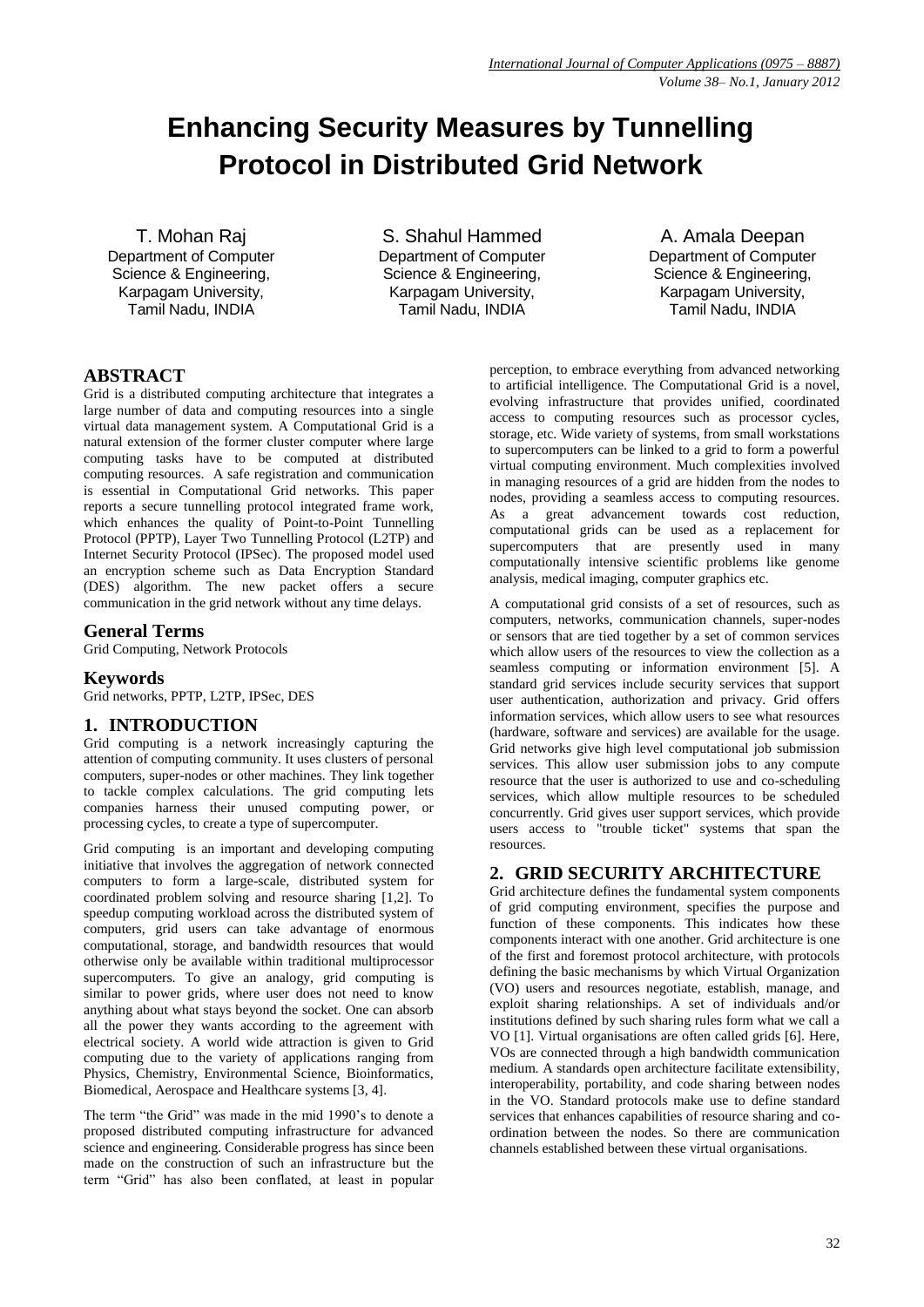Specialized Grids focused on close and routine interactions between people, instruments and information in support of widely distributed scientific research projects are often called collaboratories [7]. Such grid network is providing to process important and safe computational activities. So a high level safety communication is required for registration and division of jobs submitted by a user. One of the major principle should meet the safe need in grid computing is that offer the authentication solution, to guarantee to mutual verification between the subject and object. Which considering access control mechanism, visit cross-domain and visit in domain will be referred. Try one's best to guarantee but not to change existing local access control mechanism. Authentication mechanism is the foundation of the access control mechanism and each local safe tactics is built up on this foundation.

Security in grid computing is categorized into three main aspects consisting of architectural, infrastructural, and management-related issues [8]. Architecture security is concerned with information, authorization, and service security. Infrastructure security, which is the topic of interest in this paper, is related to host protection and network related issues. Here needs an important secure communication medium network for secure transmission. Trust management along with credential and monitoring issues are the components within management security.

Many security architectures in the communication have been proposed in order to offer a secure environment for grid users. But security gaps still exist when volunteering a host to a grid computing environment. In computer volunteering, the user or owner of the computing resources becomes subject to some threats which are specific to on-demand computing [9]. Such services are demanded a high level protocol with safe and secure transmission in the communication channel in a grid network. This paper discusses content related to access control mechanism in a secure communication method.

#### **3. PROTOCOL SECURITY DESIGN**

Grids provide protocols and services at five different layers as identified in the Grid protocol architecture [10]. A promising security mechanism is essential for communicating in network due to the importance of the jobs carried out in the grid network. This section discusses a new tunnelling protocol design for secure data transmission in grid network. There is design of a new pack associated with point-to-point tunnelling and a Layer two tunnelling mechanism by using the TCP/IP protocol. This security mechanism enhances basically for registration and division of the work submitted to the grid network.

Various password based schemes and Challenge Handshake Authentication Protocol (CHAP) can be used to authenticate users on a grid network and control access to network resources. Encrypting the data as it travels through the grid connection guards the privacy of corporate information. Tunnelling allows senders to encapsulate their data in Internet Protocol (IP) packets that hide an underlying routing and switching infrastructure of the Intranet or Virtual Private Network (VPN) from both senders and receivers. At the same time, these encapsulated packets can be protected against snooping by outsiders using encryption techniques.

Tunnels consist of two types of endpoints, either an individual computer or LAN with a security gateway. Only two combinations of these endpoints are considered in designing grid network. First, LAN-to-LAN tunnelling, a security gateway at each endpoint serves as the interface between the tunnel and the private LAN. In this case, users on either LAN

can use the tunnel transparently to communicate with each other. Second, node-to-LAN tunnels is the type usually setup for a mobile user who wants to connect to the corporate LAN of a Virtual Organisation. There are different types of protocols used for creating communication channel across the grid network.

**Point-to-Point Tunnelling Protocol (PPTP):** PPTP can be used for remote access and router-to-router connections. PPTP is documented in Request for Comment (RFC) 2637 [11]. PPTP uses a Transmission Control Protocol (TCP) connection for tunnel maintenance and a modified version of Generic Routing Encapsulation (GRE) to encapsulate Point-to-Point Protocol (PPP) frames for tunnelled data [12, 13]. These PPP frames can be encrypted. The port used is TCP 1723 and Internet Protocol type 47(GRE).

**Layer Two Tunnelling Protocol (L2TP):** L2TP is a combination of PPTP and Layer 2 Forwarding (L2F). L2TP represents the best features of PPTP and L2F. L2TP encapsulates PPP frames to be sent over IP. L2TP can be used as a tunnelling protocol over the Intranet or a VPN. L2TP is documented in RFC 2661 [14]. The payloads of encapsulated PPP frames can be decrypted. The L2TP packet format is shown in Fig 1. The PPP payload is encrypted before encapsulation using Data Encryption Standards (DES) algorithm, a symmetric key algorithm before data is transferred. The port used for User Datagram Protocol (UDP) is 1701.

| IP     | <b>UDP</b> | L2TP                     | <b>PPP</b> | PPP payload (IP |
|--------|------------|--------------------------|------------|-----------------|
| header |            | header   header   header |            | data-gram, IPX  |
|        |            |                          |            | datagram)       |

#### **Fig 1: L2TP Packet format**

**Internet Security Protocol (IPSec):** Key Management IPSec uses the Internet Key Exchange (IKE) to securely establish and pass shared keys between sites [15]. Keys and security associations may also be passed. Authentication Header (AH) protocol defines methods of establishing the identity of the message originator and ensuring that, transmitted data has not been tampered with. Encapsulating Security Protocol (ESP) protocol provide same functions as the Authentication Header protocol but additionally defines encryption methods for the data [15]. All three components are designed in modular way to incorporate new algorithms and schemas, ensuring forward compatibility as new advancements in encryption or key exchange mechanisms are made. However, IPSec defines lowest level denominators to enable at least minimal interoperability between different vendors' implementations of an IPSec gird. For instance, all IPSec grid network must include the DES (Data Encryption Standards) encryption algorithm for data encryption [16].

# **4. IMPLEMENTATION**

Grid network provide bulk computational needs such as forensic analysis, genomics analysis, image processing etc. The data integrity during transmission in this work is very less. With the implemented grid network, the encrypted data is encapsulated, or wrapped with a header that provides routing information allowing it to traverse the shared or public transit inter network to reach its endpoints to emulate a private link. For the confidentiality an encryption scheme is used at both ends should be Data encryption standards techniques was used to visualize the security mechanism. The main phases are discussed below.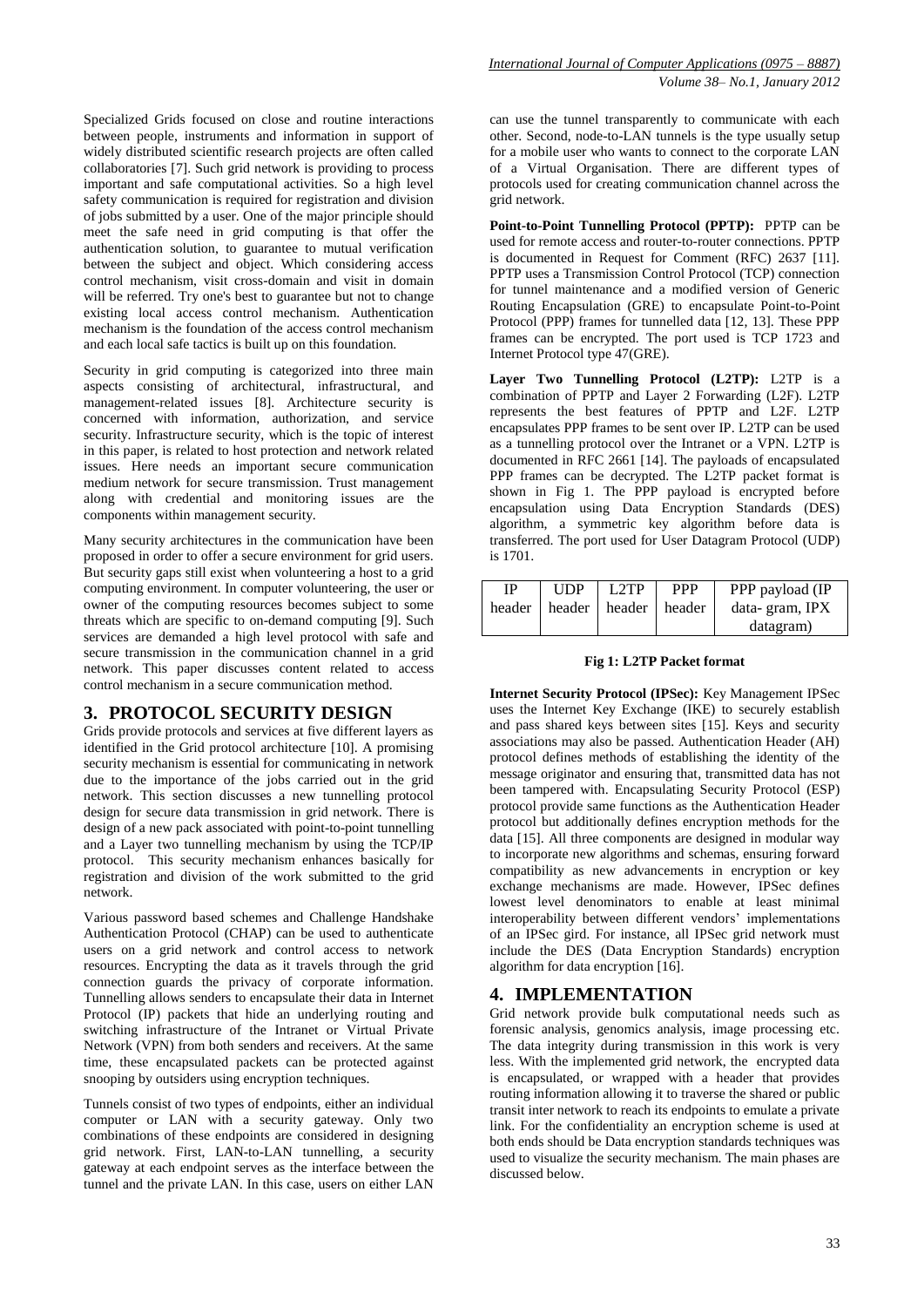**Connection Establishment:** In this phase, a link is established between a super-node and a node in the grid network. The node system presents user's credentials such as username and password to the access super-node. If a valid user, a connection is established between the super-node and the node. The authentication is done using CHAP's authentication scheme. The super-node provides a file transfer service or a message transfer service to the node upon successful login. If the node is a new user, then registration is required for super-node by providing details such as IP address, subnet mask, and default gateway. After registration, the node machine will get a username and password which will be used for further login. These details are stored in the super-node so that these valid users can be listed or viewed later. The connection establishment is shown in Fig 2.



**Fig 2: Request, Registration and Send data**

**Encryption Phase:** The node can sent a file or any form of data to some other node through the tunnel super-node. The file may be a job from the user. The data of file can be encrypted using the Data Encryption Standard (DES), a symmetric encryption mechanism [17]. Both the node and the super-node use DES for encryption and decryption.

**Address Specification:** During this phase the super-node in the grid assigns a dynamic address to the node. There after data transferring is done, based on this dynamic or virtual IP address. When a super-node in the grid network is configured, a set or a pool of static IP addresses can be set. When the node gets connected to the network, it assigned an IP address from this address pool. In the basic configuration, when the node sends a packet to a monitoring super-node, it translates the node's IP address into some virtual or global IP address. Similarly, when an outside network sends a packet to the inside network, the user sends the packet to the virtual IP address. The super-node in the grid translates the virtual IP address into an inside address and sends the packet to the appropriate device on the node system in the private network.

**Data Transfer Phase:** When a division of job is to be sent to another system, the destination machine's IP address is specified. The data transferring takes place by L2TP protocol's tunnelling technology. When data reaches the receiver's end, it is first decrypted and then stored in the destination machine.

**Super-node Communication:** The super-node is a computer which used to register jobs and monitor its performance. A communication to the super-node is made possible by the use of Java's Remote Method Invocation (RMI). Java Remote Method Invocation Technology supports method calls between distributed Java objects [18]. RMI uses classical RPC-based interaction, precisely remote method calls. The methods and parameters must somehow be shipped to other machine. The super-node must be informed to execute a method, and return value must be shipped back. The grid system network is implemented as a system with a super-node and two or more nodes.

**Node:** A node comes for the first time it has to register in the super-node through a registration form. It includes textboxes for entering the IP Address, Host Name, User Name and Password of the node system. These details are sent to the super-node and the super-node will calculate a message digest for the password using Secure Hash Algorithm (SHA-1) [19]. The output of this algorithm is a 160-bit binary hash value. The super-node stores the username and this message digest value of the password. These details are used for user authentication for later time. The super-node will assign a dynamic or virtual IP address to the registering node, which will be stored in the table named, map. Later this virtual address is used for data communication.

When a machine specifies the IP address of another node to which data is to be sent, the super-node will look in the details stored to obtain the virtual address of the destination machine. The data is then send to virtual address of the destination machine. When user wants to send a file or a job, the specified file or division of job can be sent to some other system with the specified physical IP address. The static IP address of the destination machine is specified by selecting an IP address from the list box. The user has to make a selection of whether to sent text message or file to the other system. It is provide a text area for senders and receivers. The message in the textbox is send to the super-node. If the user chooses to send a file, the node interface provides a file dialog to browse and select a file from the local hard disk of the nodes with the help of an open file dialog implemented using a File Chooser component in Java. The user can directly specify the file path.

A grid communication tunnel is enabled between a node and a super-node system, through which the data can be transferred. When the node system specifies the physical IP address of the destination system, super-node in the grid network will map this address with its virtual IP address. The data to be encrypted using DES then encapsulated in an L2TP packet and is send to super-node in a network. This super-node directs this packet to the corresponding system depending on the virtual address. On receiving a file or a job, the data packet is first un-encapsulated, and then it is decrypted. When the user wants to get a connection to the super-node in the grid network, he needs to raise a connection request. The user enters username and password. The username and one way hash value of the password is sent to the super-node in the network.

The super-node receives a communication request that retrieves username and hash value of the password stored in the table during the registration process. The L2TP tunnel is established between the node and super-node, and a session is initiated for a successful authentication. An acknowledgement message is sent by the super-node to the node. The two endpoints of the tunnel created on acceptance of the tunnel are the node and the super-node. When the user intends to send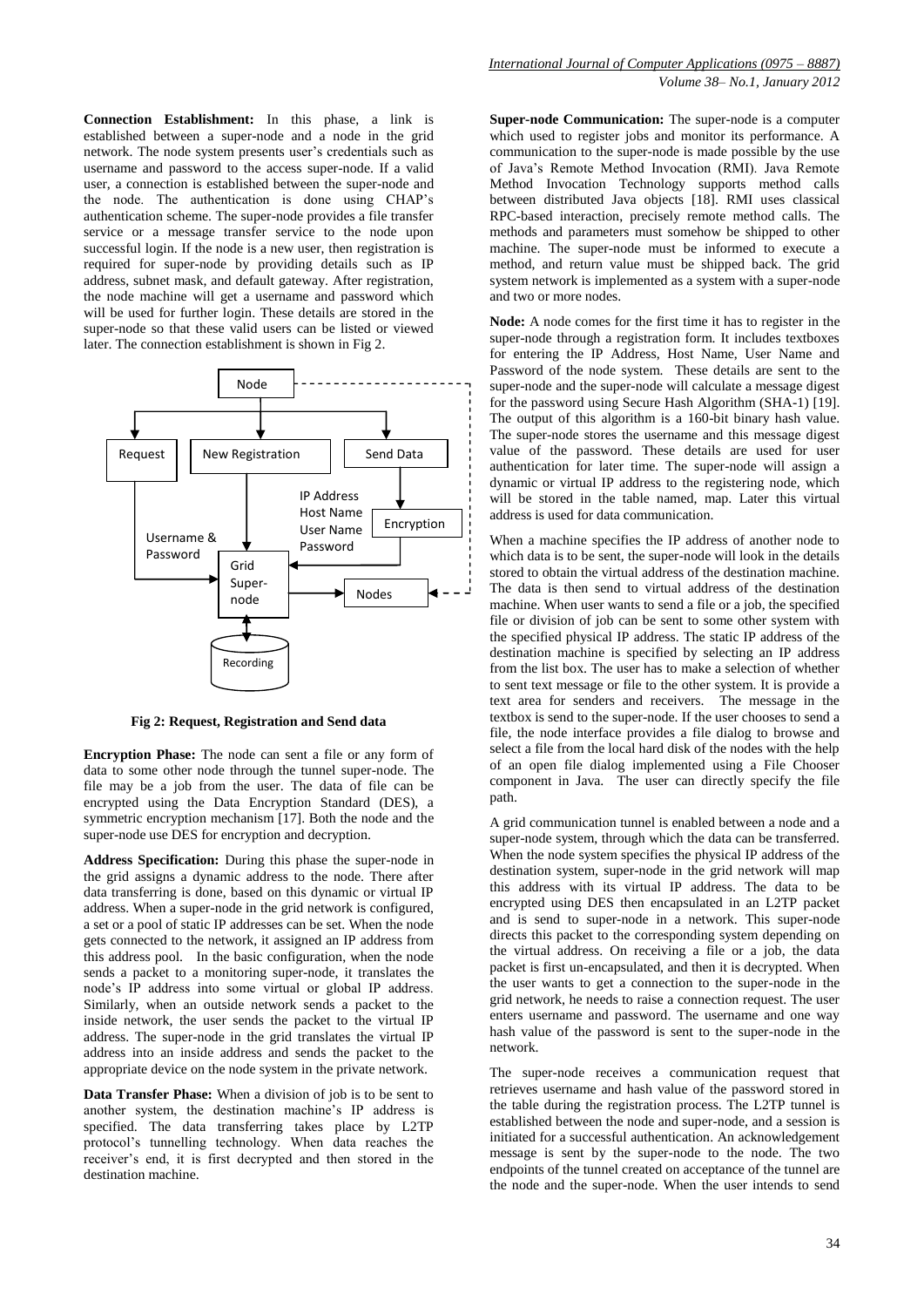data, IP address of the destination machine can be selected from the node's machine, available in the node list.

**Super-node:** The super-node waits for the node's requests for getting its connected. Upon authenticated connection, the super-node will provide various services to the node systems. The services include calculating the one-way hash-value of the password during the registration process and store these details. Moreover, the super-node will assign a virtual IP address to the node system. The super-node also handles the request send by the node and retrieves the username and the hash value of the password stored and compares this with that send by the node. If it matches, a communication tunnel will established between the super-node and the node. The supernode also sends an acknowledgement to the node. The supernode lists the IP address, Host Name and login time of the valid node that gets connected in the super-node interface.

The idea designed in Java objects that are integrated to GridSim package for grid enriched works [20]. GridSim is a software platform that enables users to model and simulate the characteristics of Grid resources and networks with different configurations. By using GridSim, one is able to perform repeatable experiments and studies that are not possible in a real dynamic Grid environment.

# **5. EVALUATION**

Performance is simply evaluating the speed and bandwidth measure of packets in the network. The distributed resource usages have quantitative goals such as providing more resources simultaneously, which was registered into the supernode. The second one is qualitative goals such as effective use of network medium within a secure environment. Usually performance measurement is very hard and certain physical characteristics can be measured only. The performance aspect measures in grid network such as CPU power, network speed, cache efficiency, scheduling policies, communication scheme etc. are considered.

In this work we analysed the network speed and communication scheme policies because these parameters are affected after the introduction of new designed packets. The new data management system needs a modeller before its starts. In the initial network (before the proposed system implementation), registration of each job was carried out in the super-node without any security policy. Now we have a mechanism, so that time delay policy may change. Experiments are conducted in the GridSim package with the help of Java RMI. Fig 3. shows the initial and new time lag policies before and after the new security policy introduction. Number of packets and time in micro seconds are given in Xaxis and Y-axis respectively. Note that, there is a small change in the time delay policy while registration in the supernode for heavy jobs. In Fig 3. brown line indicates initial time policies and blue line shown present (after the security scheme implementation) time policies. Remember all packets discussed in this work are in TCP/IP protocol suit and essential in super-node registration and job distribution.



**Fig 3. Network speed analysis of the proposed system**

Total bandwidth of every end-to-end connection is known and dedicated reservation could be enforced. Normally in IP networks an end-to-end connection are virtual with maximum bandwidth, but offers least security. The proposed method gives to avoid major security threads and reduction in communication traffic of the grid network. This is visualised by implementing a packet oriented scheme in the grid network. We can conclude that the system is better in terms of security in the communication channel of the present grid network.

For the performance evaluation of Grid scheduling under correlated workloads we implement a case study in the evaluation section. In this case study, computing clusters with one First Come First Serve (FCFS) queue. The simulated cluster is space-shared and has 32 CPUs in total. To understand the workload characteristics we analyze trace of data representatives (Table 1). For Job 1 and Job2 we are able to roughly distinguish the Grid jobs and the locally generated jobs. Here Job 1 and Job 2 are image rendering and Job 3 is a genome analysis. By examining the ``user name'' field in the traces, jobs from ``pool account'' (usually a Virtual Organization name plus a unique number) are considered Grid jobs while jobs from a ``real'' user name are seen as local jobs.

Different clusters with different number of CPUs have been fixed with different job arrival rates and autocorrelation structures. The arrival ratio and patterns of local jobs versus Grid jobs are also highly diversified and is shown in Table 1. The job run times have relatively better variances and are almost all long range reliant. These statistics give a good orientation on how to adjust the model parameters such as, selection of nodes in the cluster, for synthetic workload generation.

**Table 1. Table captions should be placed above the table**

| <b>Jobs</b> | <b>No. of CPUs</b> | Mean time on<br>Grid | Mean time on<br>local |
|-------------|--------------------|----------------------|-----------------------|
| Job1        | 32                 | $0.4 \text{ sec}$    | 40 sec                |
| Job2        | 24                 | $0.3 \text{ sec}$    | 52 sec                |
| Job3        | ◯                  | sec                  | 80 sec                |